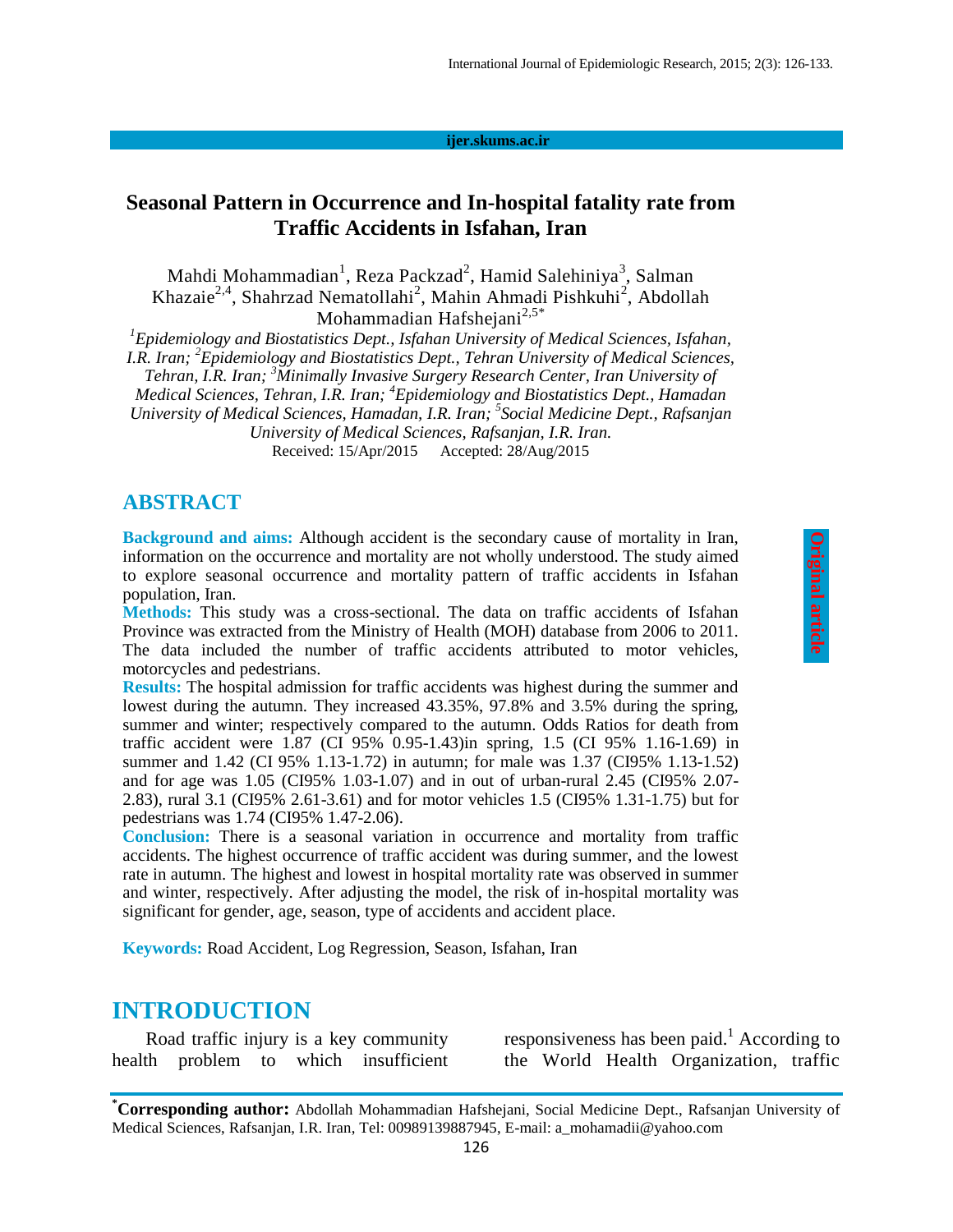accidents and related mortality have become an emerging universal epidemic.<sup>2</sup> Worldwide, about 1.2 million persons are killed and up to 50 million people damaged yearly as a result of road traffic accidents.<sup>2</sup> Despite the growing trend of road traffic accidents in developing nations, the trend has been decreasing in developed countries. $2$  It is estimated that the amount of road traffic mortality and injuries will increase as much as 80 percent from 2000 to 2020 in low and middleincome countries.<sup>3</sup> The cost of these mortalities, disabilities and injuries could play a significant effect on health and community and economic growth. $4$  The growth pace of traffic accidents is high in Iran, and it may account for a major proportion of deaths.<sup>5</sup> In fact, it was estimated that annually more than 30,000 deaths can be attributed to road traffic accidents in Iran.<sup>4</sup>

The implementation of regulations and interventions to control traffic accidents could reduce the charge of traffic accidents. Gasoline rationing, enhancement of traffic enforcement, creation of speed bumps, legislature, and the utilization of head covering for cyclists and motorcyclists are instances of such interventions. 6 Nevertheless, there are certain characteristics which are out of human control with respective to traffic accidents such as weather conditions. Adversative weather in snowy and rainy seasons obviously could affect on the severity and incidence of road accidents.<sup>7</sup> Furthermore, the number of trips differs according to different seasons. Therefore, the great number of journeys in certain times can meaningfully affect traffic accidents.<sup>8</sup>

Although accident is the secondary cause of mortality in Iran, information on the occurrence and mortality are not completely investigated.<sup>5,9</sup> The aim of this paper was to explain the seasonal occurrence

and mortality pattern of traffic accidents in Isfahan population, Iran.

## **METHODS**

This research was a cross-sectional study. The data on traffic accidents for Isfahan province was extracted from the Ministry of Health (MOH) database for 2006-2011. This source of data contains the number of traffic accidents attributed to motor vehicles, motorcycles and pedestrians.

In addition, according to the International Classification of Diseases and Causes of Death (ICD 10), traffic accidents are classified under the V01–V99 codes. In the present study, land road traffic accidents involving at least a motor vehicle with two wheels were included. Cases or events with lack of these conditions were excluded from the study.

All individuals who suffered from traffic accidents and referred for medical care at all hospitals in Isfahan, with no regard to their hospitalization status (inpatient or outpatient) during the study period were entered into the study. Due to inaccessibility of data on death, immediately after occurrence of accidents or during the arrival of paramedics, the data was included only in-hospital mortality records.

In order to compare average age in two genders, the independent T-test and to compare the mean age at the time of the occurrence of accident and death according to the different season, ANOVA test were used. In addition, for evaluating of the relationship between seasons with the other qualitative characteristics of traffic accidents, chi-square test was used. To calculate the odds ratio of death in hospital from traffic accidents, multivariate logistic regression was applied and category with lowest mortality was considered as reference group. SPSS 15 software was used for data analysis. The significance level was less than 0.05.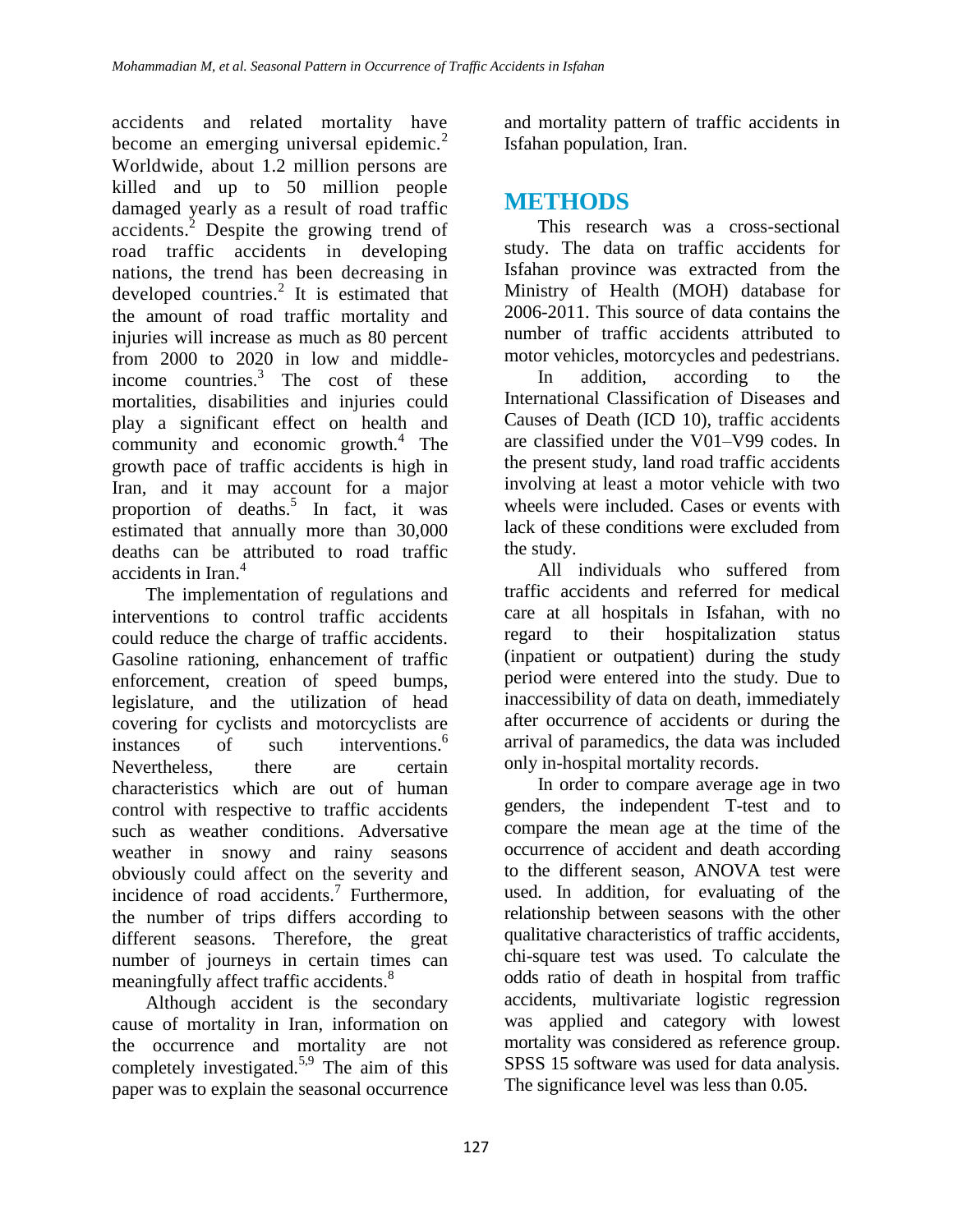### **RESULTS**

Overall, 176489 injured people from traffic accident during the study period (from 20 March 2006 to 19 March 2011) were admitted in Isfahan hospitals, of whom 137960 (78.2%) were men and 38529 (21.8%) women (Table 1).

| <b>Variables</b>  |                      | In Hospital death | <b>Alive</b> | <b>Total</b> | <b>P-value</b> | In-hospital case fatality |  |
|-------------------|----------------------|-------------------|--------------|--------------|----------------|---------------------------|--|
|                   |                      |                   |              |              |                | rate                      |  |
| sex               | Male                 | 1007              | 136953       | 137960       | 0.131          | 0.72%                     |  |
|                   | female               | 253               | 38276        | 38529        |                | 0.65%                     |  |
| Age group         | $0 - 20$             | 319               | 58638        | 58957        | 0.001          | 0.54%                     |  |
|                   | $21 - 40$            | 475               | 82958        | 83433        |                | 0.56%                     |  |
|                   | $41 - 60$            | 251               | 24716        | 24967        |                | 01%                       |  |
|                   | 61 and higher        | 215               | 8917         | 9137         |                | 02.35%                    |  |
| Occurrence season | Spring               | 311               | 46139        | 46450        | 0.001          | 0.66%                     |  |
|                   | summer               | 505               | 63597        | 64102        |                | 0.78%                     |  |
|                   | autumn               | 252               | 32149        | 32401        |                | 0.77%                     |  |
|                   | winter               | 192               | 33344        | 33536        |                | 0.57%                     |  |
| Accidents place   | Urban                | 272               | 18951        | 19223        | 0.001          | 01.41%                    |  |
|                   | rural                | 770               | 142346       | 143116       |                | 0.53%                     |  |
|                   | Out of urban - rural | 218               | 13932        | 14150        |                | 01.54%                    |  |
| Type of accident  | motor vehicles       | 561               | 59807        | 60368        | 0.001          | 0.92%                     |  |
|                   | motorcyclists        | 411               | 83237        | 83648        |                | 0.49%                     |  |
|                   | pedestrians          | 288               | 32185        | 32473        |                | 0.88%                     |  |

Amongst all injured people, 78.2% was men and 21.8% was women, resulting a sex ratio of 3.58. The mean age of injured people, men, and women was 28.45±16.2; 28.05±15.73 and 29.8 $\pm$ 17.72 year, respectively (P<0.001). The mean age for in-hospital deceased patients was 36.53±21.26; 36.78±20.59 in men and 35.56±23.78 in women (P<0.001). In addition, the in-hospital case fatality rate was 0.72%.We observed the odds ratios for death from traffic accident was (1.88 CI 95% 0.98-1.42), (1.4 CI95% 1.18-1.67) and (1.4 CI95% 1.15-1.7) during spring, summer, and autumn; respectively.

The average age of the injured people in the time of accident occurrence was 28.45±16.2, (28.05±15.73 in men, and 29.8±17.72 in women), which yielded significant difference (P<0.001). In-hospital case fatality rate was 0.72% (tables 1 and 2) and average of age for this group was (1260 death) 36.53±21.26; (1007 patient) 36.78±20.59 in men, and (253 patient) 35.56±23.78 in women, again yielding a significant difference (P<0.001). In terms of seasonal changes, the average age of occurrence time was shown statistically significant difference  $(P=0.001)$ , while this difference was not significant for deceased persons  $(P=0.815)$  (Table 2).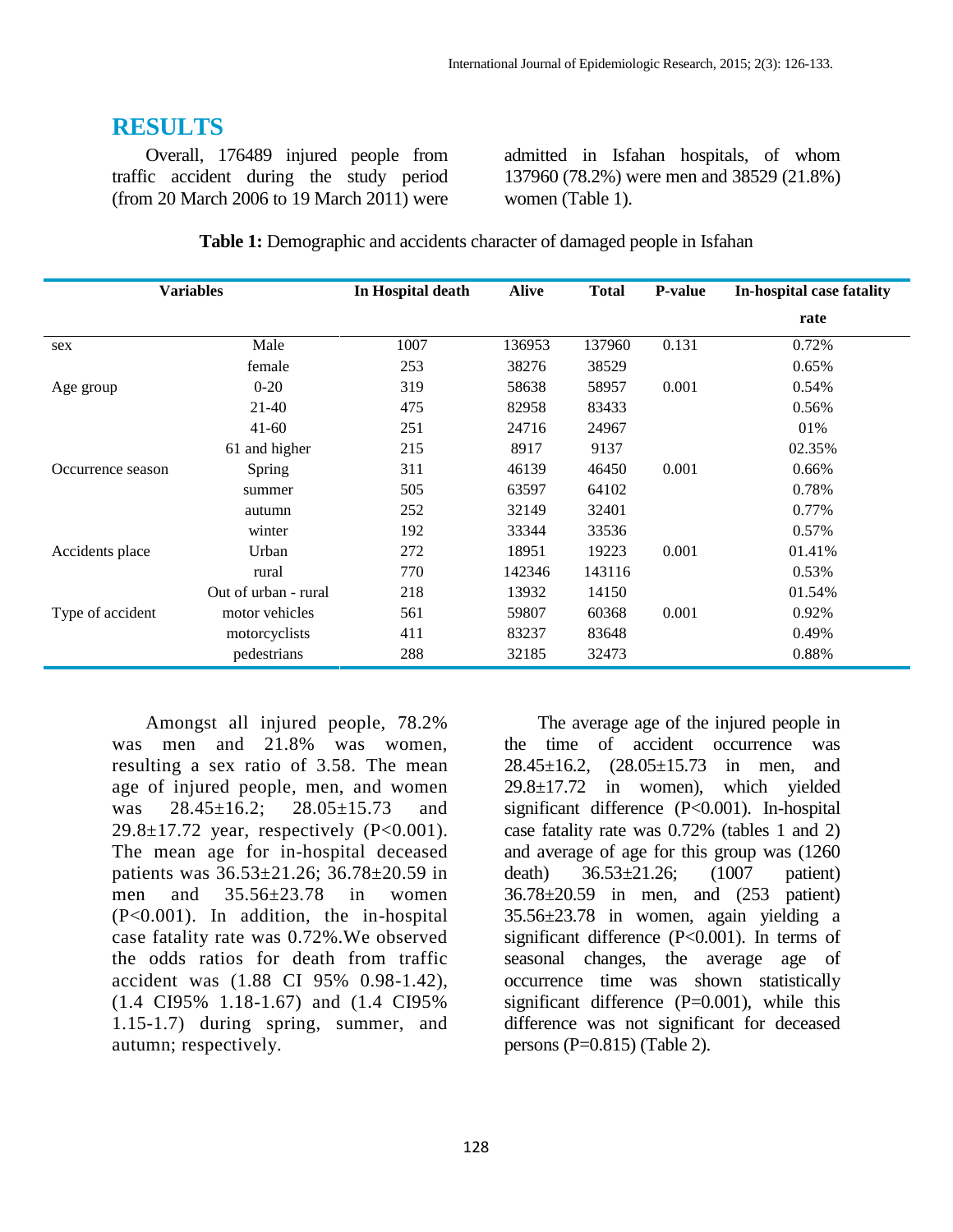| variables                            |                                | <b>Spring</b>     | <b>Summer</b>     | <b>Autumn</b>     | <b>Winter</b>     | <b>Total</b>     | <b>P-value</b> |
|--------------------------------------|--------------------------------|-------------------|-------------------|-------------------|-------------------|------------------|----------------|
| Overall patients                     |                                | 46450 (%26.3)     | 64102 (%36.3)     | 32401 (%18.4)     | 33536 (%19)       | 176489 (%100)    |                |
| Number of deaths                     |                                | 311 (%24.7)       | 505 (%40)         | 252 (%20)         | 192 (%15.2)       | 1260 (%100)      |                |
| Patients surviving                   |                                | 46139 (%26.3)     | 63597 (%36.3)     | 32149 (%18.3)     | 33344 (%19)       | 175229 (%100)    |                |
|                                      | In-hospital case fatality rate | 0.67%             | 0.79%             | 0.78%             | 0.58%             | 0.72%            |                |
| Age average in total (mean $\pm$ SD) |                                | $27.77 \pm 16.37$ | $28.08 \pm 16.14$ | $28.92 \pm 16.37$ | $29.66 \pm 15.85$ | $28.45 \pm 16.2$ | 0.001          |
| Age average in death (mean $\pm$ SD) |                                | 36.30±21.76       | $36.15 \pm 20.97$ | $36.56 \pm 22.23$ | 37.86±19.98       | 36.53±21.26      | 0.815          |
|                                      |                                |                   |                   |                   |                   |                  |                |
| $0 - 20$                             |                                | 16346 (%27.7)     | 21846 (%37.1)     | 10650(%18.1)      | 10115 (%17.2)     | 58957 (%100)     | 0.001          |
| 21-40                                |                                | 21534 (%25.8)     | 30288 (%36.3)     | 15238 (%18.3)     | 16373 (%19.6)     | 83433 (%100)     |                |
| $41-60$                              |                                | 6240 (%25)        | 8806 (%35.3)      | 4688 (%18.8)      | 5233 (%21)        | 24967 (%100)     |                |
| 61 and higher                        |                                | 2330 (%25.5)      | 3162 (%34.6)      | 1825 (%20)        | 1815 (%19.9)      | 9132 (%100)      |                |
| Accidents                            | Urban                          | 37775 (%26.4)     | 51411 (%35.9)     | 26530 (%18.5)     | 27400 (19.1)      | 143116 (%100)    | 0.001          |
| place                                | Rural                          | 3152 (%26.8)      | 4748 (%40.4)      | 2047 (%17.4)      | 1796 (%15.3)      | 11743 (%100)     |                |
|                                      | Out of urban - rural           | 5523 (%25.5)      | 7943 (%36.7)      | 3824 (%17.7)      | 4340 (%20.1)      | 21630 (%100)     |                |
| Sex                                  | Male                           | 35946 (%26.1)     | 50372 (%36.5)     | 25591 (%18.5)     | 26051 (%18.9)     | 137960 (%100)    | 0.001          |
|                                      | Female                         | 10504 (%27.3)     | 13730 (%35.6)     | 6810 (%17.7)      | 7485 (%19.4)      | 38529 (%100)     |                |
| Type of                              | Motor vehicles                 | 16223 (%26.9)     | 22024 (%36.5)     | 10378 (%17.2)     | 11743 (%19.5)     | 60368 (%100)     | 0.001          |
| Accident                             | Motorcyclists                  | 21155 (%25.3)     | 31515 (%37.7)     | 15391 (%18.4)     | 15587 (%18.6)     | 83648 (%100)     |                |
|                                      | Pedestrians                    | 9072 (%27.9)      | 10563 (%32.5)     | 6632 (%20.4)      | 6206 (%19.1)      | 32473 (%100)     |                |
|                                      |                                |                   |                   |                   |                   |                  |                |

| Table 2: Survival, hospital admission, and death of traffic accidents according to season |  |
|-------------------------------------------------------------------------------------------|--|
|-------------------------------------------------------------------------------------------|--|

More investigation of impatient showed that the lowest hospital admission for traffic accidents was seen during the autumn, while the highest was reported during the summer. In other words, the rate of traffic accidents had increased 43.35%, 97.8% and 03.5% during the spring, summer and winter, respectively compared to the autumn.

Between admission in hospital in the basis of season and gender (male and female), age group  $(0-20, 21-40, 41-60, 40)$  and  $>61$ ), type of accident (motor vehicles, motorcycles, and pedestrians) and traffic accident place (urban, rural and out of urban-rural) statistical significant relationship was observed (P<0.001) (Table 2).

To assess the odds ratio of mortality associated to traffic accidents, the lowest mortality was seen in the winter. To calculate the hazard ratio, this season considers as a basis and used of multivariate logistic regression model. We observed the odds ratios for death from traffic accidents during spring equal to 1.87 (CI 95% 0.95-1.43), 1.5 (CI 95% 1.16-1.69) for summer and in autumn equal to 1.42 (CI 95% 1.13-1.72), 1.37 (CI 95% 1.13- 1.52) for men, 1.05 (CI 95% 1.03-1.07) for age, in out of urban-rural equal to 2.45 (CI95% 2.07-2.83), for rural 3.1 (CI 95% 2.61-3.61) and for motor vehicles 1.5 (CI 95% 1.31-1.75) and for pedestrians equal to 1.74 (CI 95% 1.47-2.06).(Table3)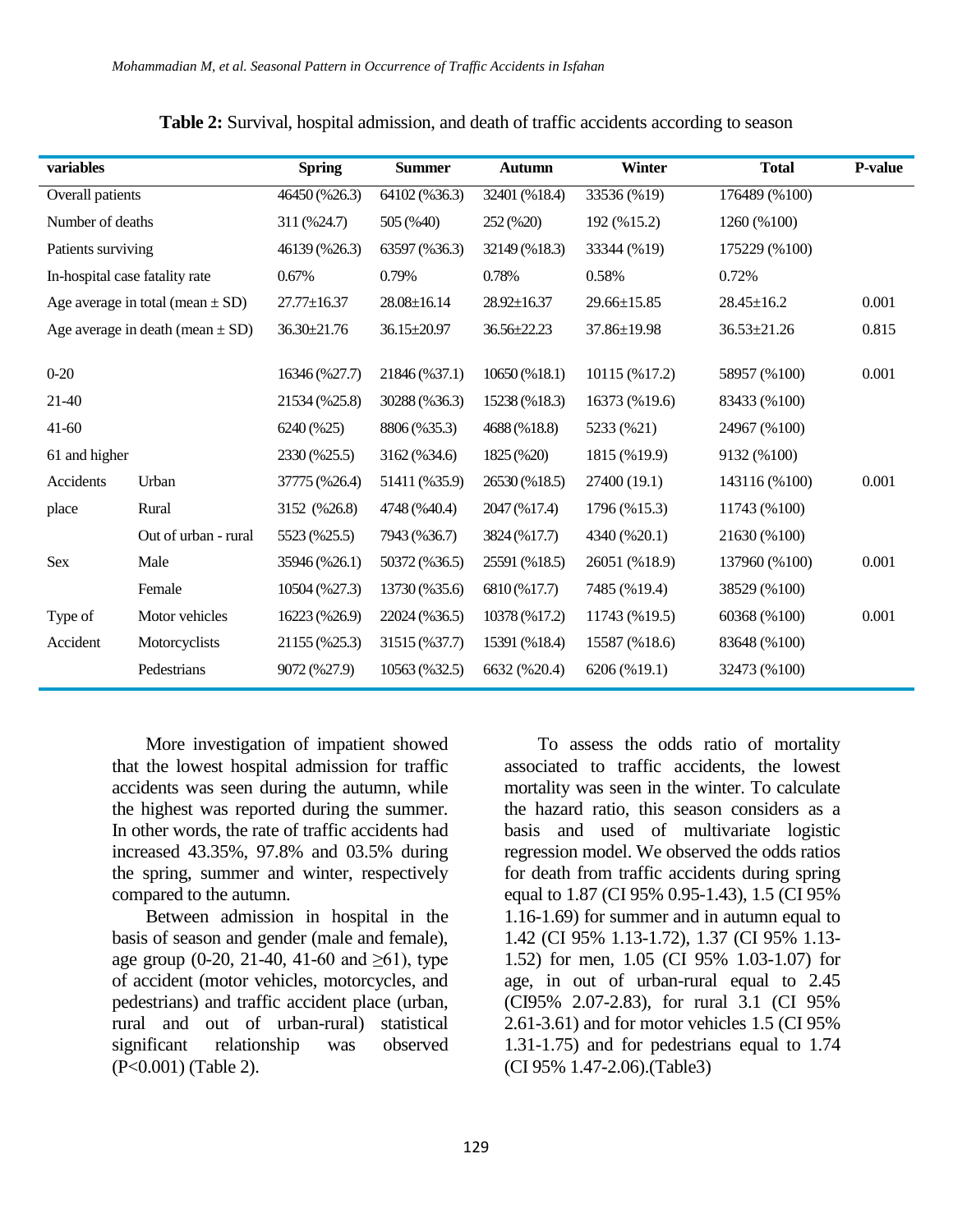| Variable             | HR (Confidence interval 95%) | <b>P-value</b> |
|----------------------|------------------------------|----------------|
| Winter               | R                            |                |
| Spring               | $1.87(0.95-1.43)$            | 0.001          |
| Summer               | $1.5(1.16-1.69)$             | 0.001          |
| Autumn               | $1.42(1.13-1.72)$            | 0.001          |
| Age                  | $1.05(1.03-1.07)$            | 0.001          |
| Men                  | $1.37(1.13-1.52)$            | 0.001          |
| Women                | R                            |                |
| Motorcyclists        | R                            |                |
| Motor vehicles       | $1.5(1.31-1.75)$             | 0.001          |
| Pedestrians          | $1.74(1.47-2.06)$            | 0.001          |
| Urban                | R                            |                |
| Out of urban - rural | $2.45(2.07-2.83)$            | 0.001          |
| Rural                | $3.1(2.61-3.61)$             | 0.001          |

**Table 3:** Odds ratios of death from traffic accidents according to season of occurrence, age, sex, type of accidents and accidents place

# **DISCUSSION**

This study revealed that there is a seasonal variation in occurrence and mortality of traffic accidents in Isfahan, Iran. The highest occurrence of traffic accident was during summer and the lowest rate in autumn. The highest and lowest in hospital mortality rate was observed in summer and winter, respectively. After adjusting the model, the risk of in-hospital mortality was significant for gender, age, season, type of accidents and accident place.

In this study, 78% of injuries occurred in men and 21.8% in women, the ratio of traffic accident occurrence in male was 3.58 times higher than women. Other studies in Iran have also confirmed this consequence  $5-7$ . Similar results in different parts of the world was observed too, for example, this ratio was 1.6, 4.6 and 6 in Sweden, Singapore and Pakistan, respectively. Moreover, 79.92% of death occurred in men, and only 20.08% in women.<sup>8-10</sup>

The mean age of injured people from traffic accidents was 28.05±15.73 year refers to the fact that the highest rate of traffic accidents occurring in younger people, which is consistent with results of other Iranian studies. 5,11

The difference between the occurrence of the traffic accidents and in hospital deaths in relation to season has been reported in different parts of the world.<sup>12-16</sup> In this study the highest rate of traffic accidents occurred in summer (36.6%) that is in accordance with with a study conducted in Korea by Peak HJ, showing that 31.3% of accidents concentrated in summer.<sup>16</sup> However, some studies have shown that the highest rate of traffic accidents occurring in the winter, with a significant relationship between traffic accidents and temperature. For instance, in the study conducted by Won-Kyung Lee and et al in Seoul, evidence of the effect of cold temperature on road traffic injuries with considerations for climate conditions had been observed. Thus, the association among temperature and road traffic injuries established a clear J-shaped curve in the winter. Moreover, road traffic injuries raised by 2.07% per each one centigrade decline in temperature below the freezing temperature. The expected effects of cold temperature can differ with the severity of injury, and type of accident.<sup>17</sup>

Traffic accidents in winter could be influenced by road circumstances such as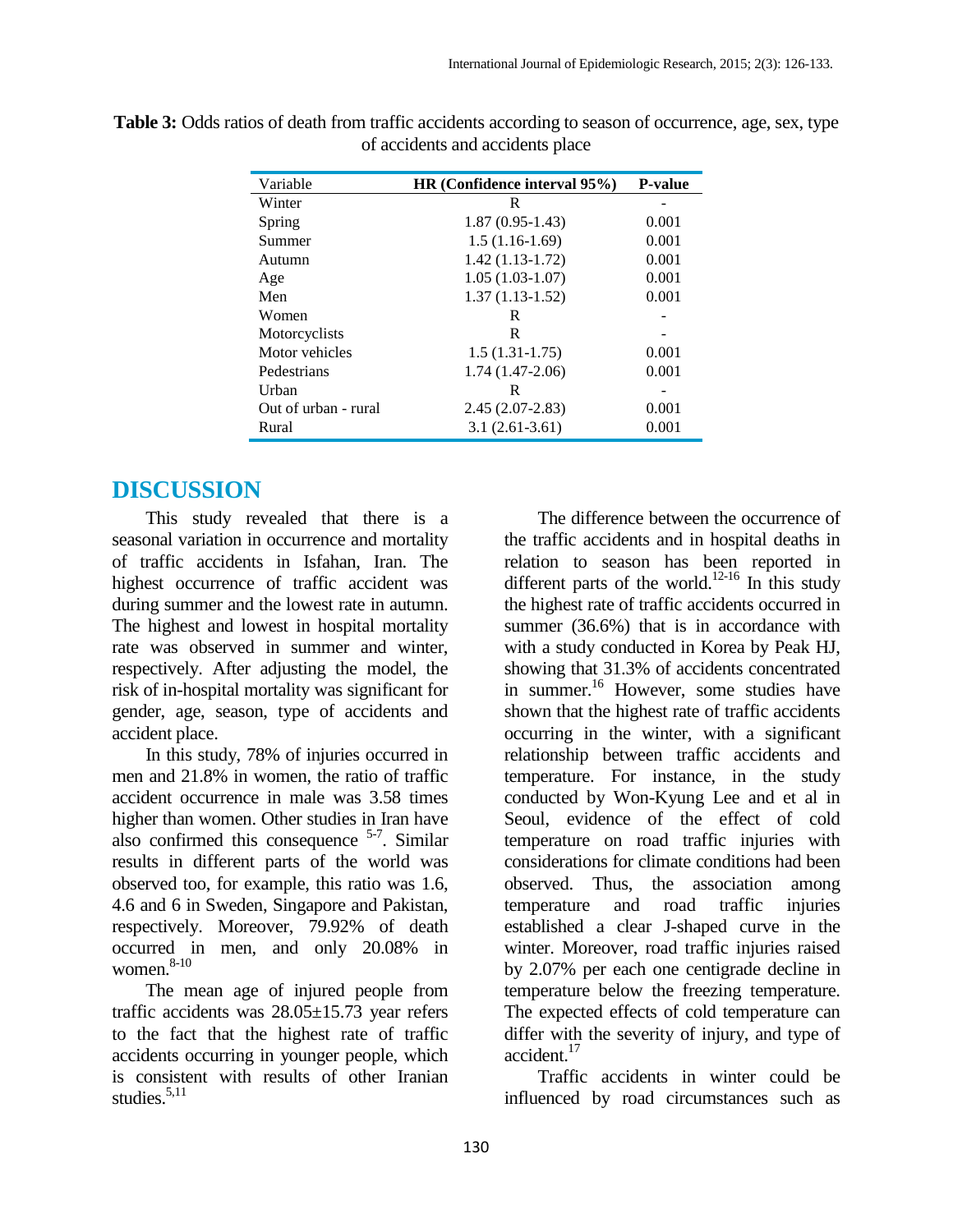snowy, ice-cold, or rainy roads. Near-freezing temperatures can as well lead to unsafe road conditions and increase the hazard of traffic accidents. The highest numbers of traffic accidents have been anticipated in the winter in Hokkaido, Japan and in the winter time in Canada. It has been reported a negative correlation in Finland, and Montreal in Canada. 18-20

Conversely, the maximum rate of traffic accidents occurring in the summer (36.32%) and sparing (26.31%) in Isfahan. Dissimilar patterns in traffic accidents in Isfahan, are caused by variation in climate circumstances in recent years, lengthy period of drought, which has led to have a winter time with low rainfall and snow storms, which in turn has declined the occurrence of snow fall and storms. $21$  An additional factor which might affect on the level of accidents is the amount of trips made, which also diverges according to season.<sup>22</sup> In the beginning of spring in Iran, there is the most important Persian celebration, i.e. Norouz feast; in addition, in the summer, education system, almost in all levels, are closed, making the main trips more appealing at these periods of year. Consequently, it was anticipated that there would be the highest level of holiday journeys in the summer time. Therefore, in Iran, with consideration of this fact (highest number of journeys in the summer holidays) and having a long period of drought across the country, it makes the sense that the maximum number of injury and mortality from traffic accidents would occur in the summer, instead of winter.

Demographic factors had an influence on road accidents by their effects on real drivingrelated manners.<sup>23</sup> In this study, odds ratios of death from traffic accidents for each year of age was 1.05, 1.33 (men compared to women), 2.44 for out of urban-rural and for rural was 3.1 compared to urban accidents, for pedestrian was 1.79 and for motor vehicles

was 1.5 times higher than motorcyclist. Similar result observed in the study of Francesca Valent in Italy with aim of distinguishing risk factors for fatal road traffic accidents in Udine, so that, the risk of contribution in fatal rather than non-fatal accidents was lower between females than males: OR=0.65 and compared to subjects  $\leq$ 30 years of age, subjects aged  $\geq$ 65 had a meaningfully increased risk of fatal injury as pedestrians: OR=10.87, car drivers: OR=1.85, moped riders: OR=3.53, and bicycle riders: OR=7.72. Risk of death among pedestrians, car drivers, moped, and bicycle riders was also significantly increased on roads outside the urban center. 24

Limitations: We acknowledge that there are certain limitations with our study, such as uncertainty regarding the quality of data, and inaccessibility to correct information about pre and post-hospital deaths from traffic accidents. Also, limitations included poor access to relevant information to the Traffic Police and city morgue about the incidence and mortality from traffic accidents. These limitations forced us to consider only in hospital death from traffic accidents.

# **CONCLUSION**

The results indicated that there are seasonal variations in occurrence and mortality due to traffic accidents. The maximum of occurrence traffic accidents were seen during summer and spring times, while the lowest rate was in the autumn. The inhospital mortality rate was the highest in summer and the lowest in winter. After adjusting the model, the odds of in-hospital mortality were significant for gender, age, season, type of accidents and accident place.

### **CONFLICT OF INTEREST**

The authors declare that they have no conflict of interests.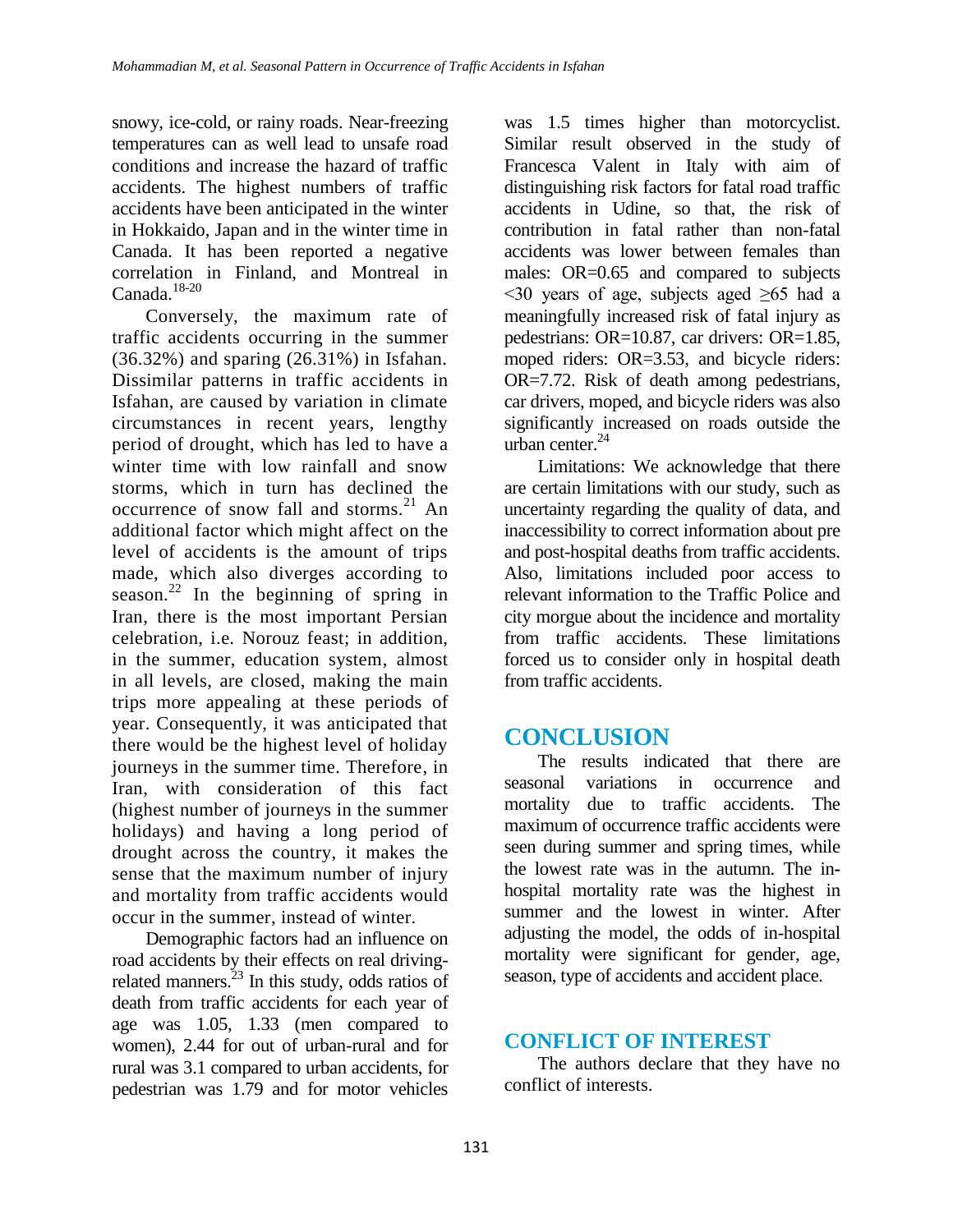### **ACKNOWLEDGEMENT**

We are grateful to thank all people who kindly helped us in conducting this research.

### **REFERENCES**

1. Mohammadi G. Prevalence of seat belt and mobile phone use and road accident injuries amongst college students in Kerman, Iran. Chin J Traumatol. 2011; 14(3): 165-9.

2. Aderamo AJ. Assessing the Trends in Road Traffic Accident Casualties on Nigerian Roads. J Soc Sci. 2012; 31(3): 19-25.

3. Peden M. Global collaboration on road traffic injury prevention. Int J Inj Contr Saf Promot. 2005; 12(2): 85-91.

4. Soori H, Royanian M, Zali AR, Movahedinejad A. Road traffic injuries in Iran: the role of interventions implemented by traffic police. Traffic Inj Prev. 2009; 10(4): 375-8.

5. Hatamabadi H, Soori H, Hadadi VR, Mashyaneh AE, Asnaashari H. Epidemiological pattern of road traffic injuries in Tehran-Abali Axis in 2008: A prospective study. Payesh. 2012.

6. Roudsari BS, Sharzei K, Zargar M. Sex and age distribution in transport-related injuries in Tehran. Accid Anal Prev. 2004; 36(3): 391-8.

7. Mobaleghi J, Molanaee N. Road accident mortality and morbidity in besat hospital accident ward. Sci J Kurdistan Univ Med Sci. 2002.

8. Bostrom L, Wladis A, Nilsson B. A review of serious injuries and deaths among car occupants after motor vehicle crashes in Sweden from 1987 to 1994. Arch Orthop Trauma Surg. 2001; 121(1-2): 1-6.

9. Wong E, Leong MK, Anantharaman V, Raman L, Wee KP, Chao TC. Road traffic accident mortality in Singapore. J Emerg Med. 2002; 22(2): 139-46.

10. Luby S, Hassan I, Jahangir N, Rizvi N, Farooqi M, Ubaid S, et al. Road traffic injuries in Karachi: the disproportionate role of buses and trucks. Southeast Asian J Trop Med Public Health. 1997; 28(2): 395-8.

11. Tavanania M. Epidemiological Study of Road Traffic Accidents in Qom. Qom Univ Med Sci J. 2012; 5(2).

12. Wagenaar AC, Maybee RG, Sullivan KP. Mandatory seat belt laws in eight states: A time-series evaluation. J Safety Res. 1988; 19(2): 51-70.

13. Nihan NL, Holmesland KO. Use of the Box and Jenkins time series technique in traffic forecasting. Transport. 1980; 9(2): 125-43.

14. Liu C, Chen C-L. Time series analysis and forecast of crash fatalities during six holiday periods. Available from: http://www.nrd. nhtsa.dot.gov/Pubs/809718.pdf.

15. Quddus MA. Time series count data models: an empirical application to traffic accidents. Accid Anal Prev. 2008; 40(5): 1732-41.

16. Peak HJ. Epidemiolgical Study of the Accident patients in Chun Chon area. J NURS Acad Soc. 1976; 6(2): 39-54.

17. Lee WK, Lee HA, Hwang SS, Kim H, Lim YH, Hong YC, et al. A time series study on the effects of cold temperature on road traffic injuries in Seoul, Korea. Environ Res. 2014; 132: 290-6.

18. Asano M, Hirasawa M, editors. Characteristics of traffic accidents in cold, snowy Hokkaido, Japan. Proceedings of the Eastern Asia Society for Transportation Studies; 2003.

19. Andreescu MP, Frost DB. Weather and traffic accidents in Montreal, Canada. Clim Res. 1998; 9(3): 225-30.

20. Juga I, editor. The effect of snowfall and low temperature on road traffic accident rates in Southern Finland. Proceedings of SIRWEC 16th international road weather conference, Helsinki, Finland; 2012.